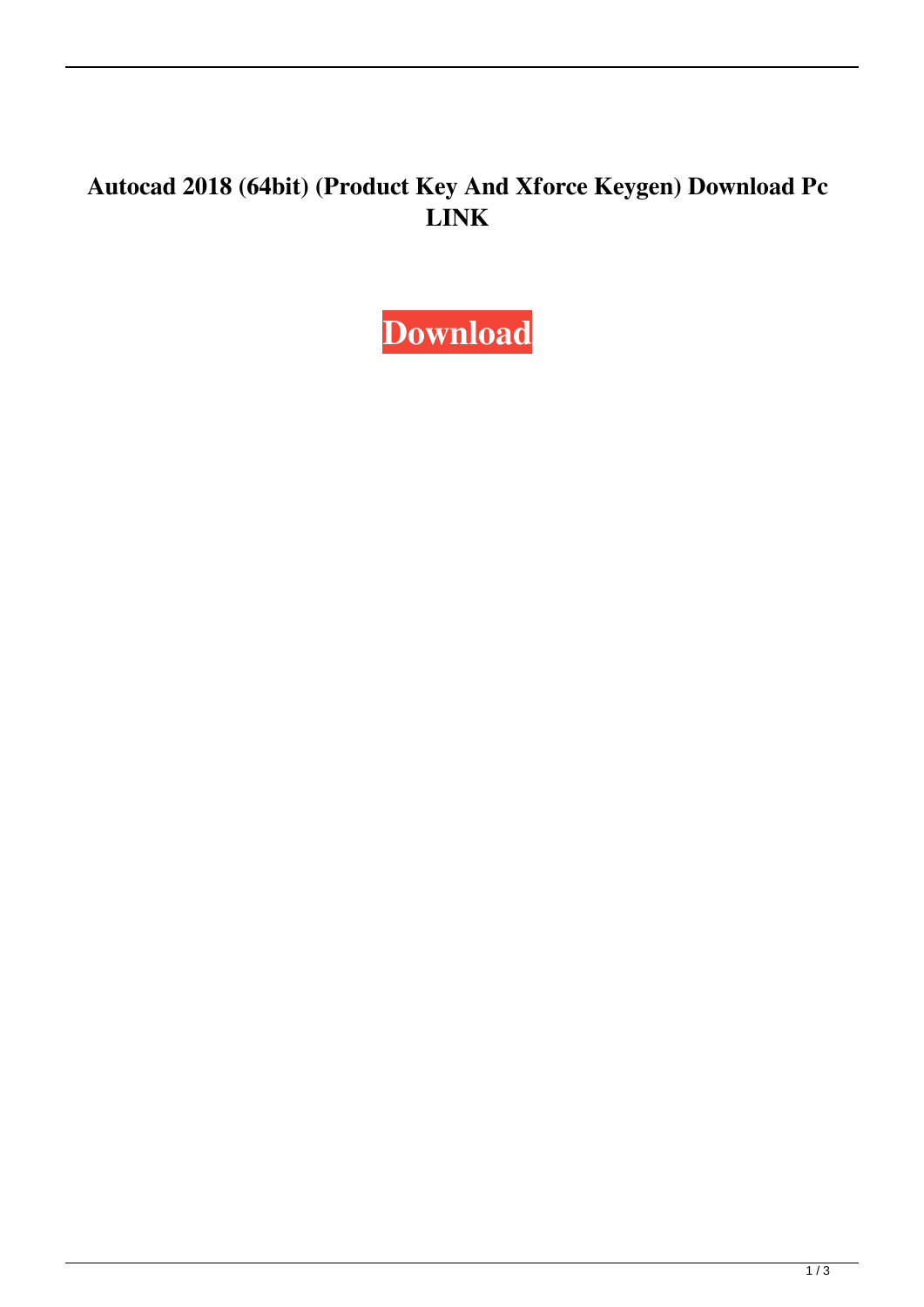Jan 4, 2020 AutoCAD 2018 (64bit) + FULL 3D MAX 2018 Premium (64bit) (Product Key And Xforce Keygen) Download Pc. Jul 9, 2020 FREE Download DMG AutoCAD(2023) + Xforce Keygen Free Download from all Link [Latest] AutoCAD 2018 (64bit) + FULL 3D MAX 2018 Premium (64bit) (Product Key And Xforce Keygen) Download Pc Free.Free Download DMG AutoCAD(2023) + Xforce Keygen Free Download from all Link [Latest] Free Download AutoCAD 2018 (64bit) [LATEST VERSION] Free AutoCAD 2018 Installation Free Full Offline Setup direct link Video Tutorial. For 32-Bit Microsoft Windows 7 SP1 and 8.1 (32-bit & 64-bit) AutoCAD 2018 Setup Free Download Feb 11, 2020 free download autocad 18 setup AutoCAD 2018 Setup Free Download From All Link [Latest] For 32-Bit Microsoft Windows 7 SP1 and 8.1 (32-bit & 64-bit) Feb 11, 2020 FREE Download AUTOCAD 2023 + Xforce Keygen Free Download from all Link [Latest] For 32-Bit Microsoft Windows 8.1 (32-bit & 64-bit) 64-Bit Microsoft Windows 7 SP1. Mar 30, 2020 Embodiments of the present invention relate generally to a process of semiconductor chip fabrication, and more particularly to methods of etching one or more layers of a semiconductor structure. When fabricating semiconductor devices, various layers are deposited over a semiconductor substrate. During the deposition process, a plurality of subsequent deposition processes is generally performed to form a plurality of sequential layers. In particular, two of such deposition processes may comprise forming a metal layer and a barrier layer. By forming a barrier layer over a metal layer, subsequent etching processes may be performed to form a metal line between two doped regions of the semiconductor substrate. However, during the subsequent etching processes, the metal layer may be damaged or undercut. In particular, since the underlying barrier layer is relatively thin, the barrier layer may be etched away during the etching processes to form voids in the metal line. For example, in order to etch a metal line, various etching processes are performed through a mask. An